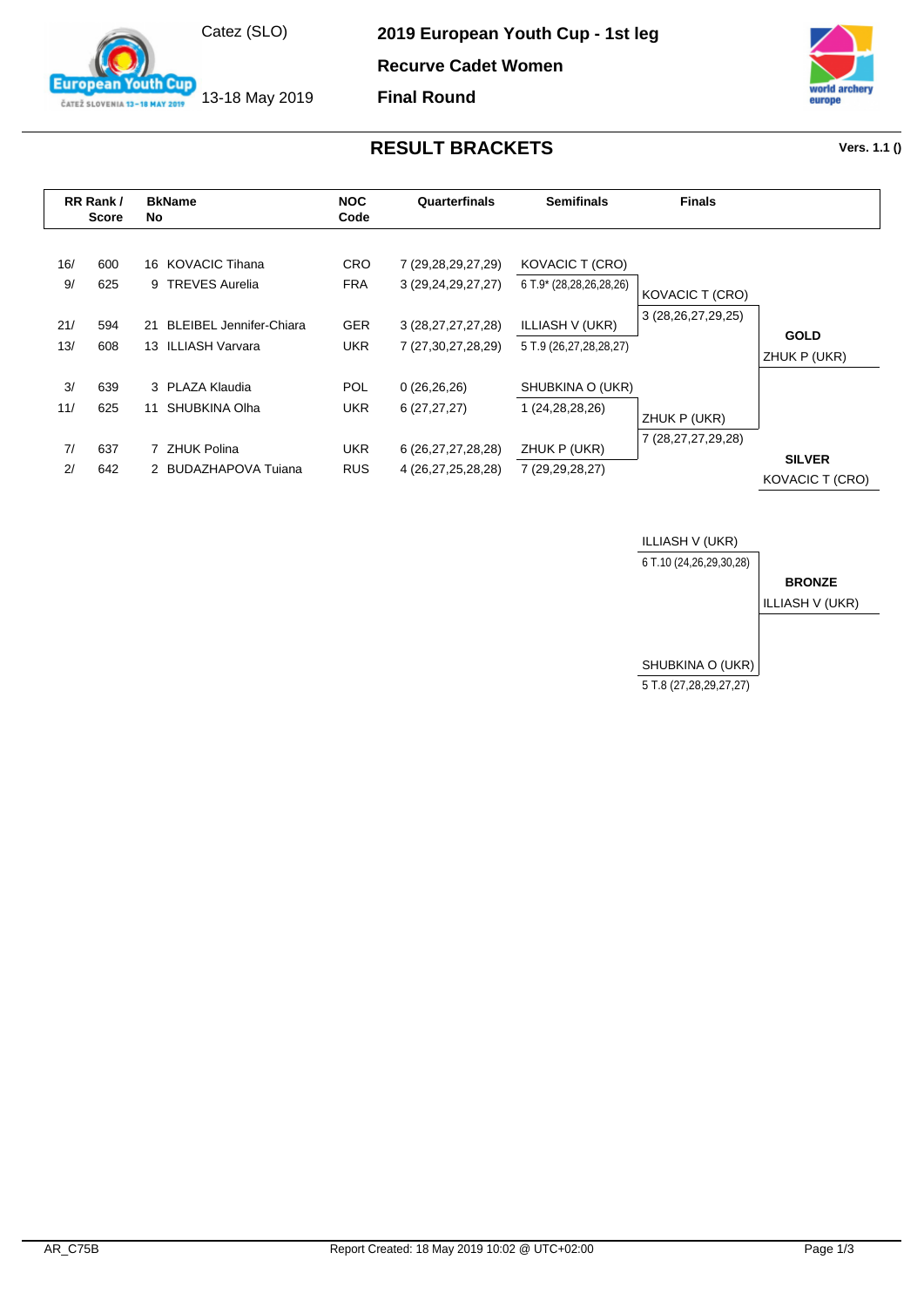

13-18 May 2019

**European Youth Cup** ČATEŽ SLOVENIA 13-18 MAY 2019

**2019 European Youth Cup - 1st leg**

**Recurve Cadet Women**

**Elimination Round**



## **RESULT BRACKETS Vers. 1.1 ()**

|            | RR Rank/<br>Score | No | <b>BkName</b>                               | <b>NOC</b><br>Code       | 1/24<br>Elimin. Round                            | 1/16<br>Elimin. Round                        | 1/8<br>Elimin. Round                          | Quarterfinals                                     |
|------------|-------------------|----|---------------------------------------------|--------------------------|--------------------------------------------------|----------------------------------------------|-----------------------------------------------|---------------------------------------------------|
| 1/         | 663               |    | 1 MASSERET Julia<br>pre-seeded in 1/16th    | <b>FRA</b>               |                                                  | MASSERET J (FRA)<br>7 (29,28,28,30)          | MASSERET J (FRA)                              |                                                   |
| 33/<br>32/ | 544<br>558        |    | 33 SIMINIUC Denisa<br>32 COLAIACOVO Shaimaa | <b>ROU</b><br><b>GBR</b> | 6 (22, 24, 17, 27, 26)<br>4 (24, 21, 22, 22, 22) | SIMINIUC D (ROU)<br>1 (22, 28, 21, 24)       | 0(25,24,26)                                   |                                                   |
| 17/        | 598               |    | 17 LANDI Ginevra                            | <b>ITA</b>               |                                                  | LANDI G (ITA)                                |                                               | KOVACIC T (CRO)<br>7 (29,28,29,27,29)             |
|            |                   |    | -Bye-<br>-Bye-                              |                          |                                                  | 2 (27, 25, 25, 26)<br><b>KOVACIC T (CRO)</b> | KOVACIC T (CRO)<br>6(26, 28, 27)              |                                                   |
| 16/        | 600               |    | 16 KOVACIC Tihana                           | CRO                      |                                                  | 6 (26,27,28,27)                              |                                               |                                                   |
| $9/$       | 625               |    | 9 TREVES Aurelia<br>-Bye-                   | <b>FRA</b>               |                                                  | TREVES A (FRA)<br>6 (25,24,26,26,28)         | TREVES A (FRA)                                |                                                   |
| 24/        | 584               |    | -Bye-<br>24 LETTLOVA Nikola                 | <b>CZE</b>               |                                                  | LETTLOVA N (CZE)<br>4 (22, 28, 24, 29, 27)   | 7 (26,27,29,29,26)                            | TREVES A (FRA)                                    |
| 25/        | 583               |    | 25 VENHUDOVA Aneta<br>-Bye-                 | <b>CZE</b>               |                                                  | VENHUDOVA A (CZE)<br>0(24, 27, 25)           | <b>KRIKUNOVA P (RUS)</b>                      | 3 (29, 24, 29, 27, 27)                            |
| 8/         | 634               |    | pre-seeded in 1/16th<br>8 KRIKUNOVA Polina  | <b>RUS</b>               |                                                  | <b>KRIKUNOVA P (RUS)</b><br>6 (29,29,27)     | 3 (26, 29, 28, 27, 25)                        |                                                   |
| 5/         | 638               |    | 5 HEALEY Penny<br>pre-seeded in 1/16th      | <b>GBR</b>               |                                                  | <b>HEALEY P (GBR)</b><br>2 (28,28,28,28)     | ROLANDO A (ITA)                               |                                                   |
| 37/<br>28/ | 452<br>577        |    | 37 HARAMIJA Laura<br>28 ROLANDO Aiko        | <b>CRO</b><br><b>ITA</b> | 0(21, 26, 15)<br>6(24, 28, 23)                   | ROLANDO A (ITA)<br>6 (29,26,29,29)           | 4 (29,23,27,26,22)                            |                                                   |
| 21/        | 594               |    | 21 BLEIBEL Jennifer-Chiara                  | GER                      |                                                  | <b>BLEIBEL JC (GER)</b>                      |                                               | <b>BLEIBEL JC (GER)</b><br>3 (28, 27, 27, 27, 28) |
|            |                   |    | -Bye-<br>-Bye-                              |                          |                                                  | 6 (29, 27, 27, 28)<br>WESOLOWSKA L (POL)     | <b>BLEIBEL JC (GER)</b><br>6 (25,26,23,28,25) |                                                   |
| 12/        | 614               |    | 12 WESOLOWSKA Lucja                         | POL                      |                                                  | 2 (28,27,24,28)                              |                                               |                                                   |
| 13/        | 608               |    | 13 ILLIASH Varvara<br>-Bye-                 | <b>UKR</b>               |                                                  | ILLIASH V (UKR)<br>6 T.10 (27,26,26,26,26)   | ILLIASH V (UKR)<br>6 (28,27,23,27,27)         |                                                   |
| 20/        | 594               |    | -Bye-<br>20 RENZHINA Evgeniia               | <b>RUS</b>               |                                                  | RENZHINA E (RUS)<br>5 T.8 (24,27,28,26,24)   |                                               | ILLIASH V (UKR)                                   |
| 29/<br>36/ | 575<br>470        |    | 29 NANOU Lida<br>36 FORRAY Alexandra        | GRE<br>ROU               | 6 (24, 23, 15, 22)<br>2 (20, 16, 23, 18)         | NANOU L (GRE)<br>1 (21,26,26,27)             | <b>REINCKE S (GER)</b>                        | 7 (27,30,27,28,29)                                |
| 4/         | 638               |    | pre-seeded in 1/16th<br>4 REINCKE Sarah     | GER                      |                                                  | <b>REINCKE S (GER)</b><br>7 (24, 27, 26, 28) | 4 (27, 26, 28, 28, 23)                        |                                                   |